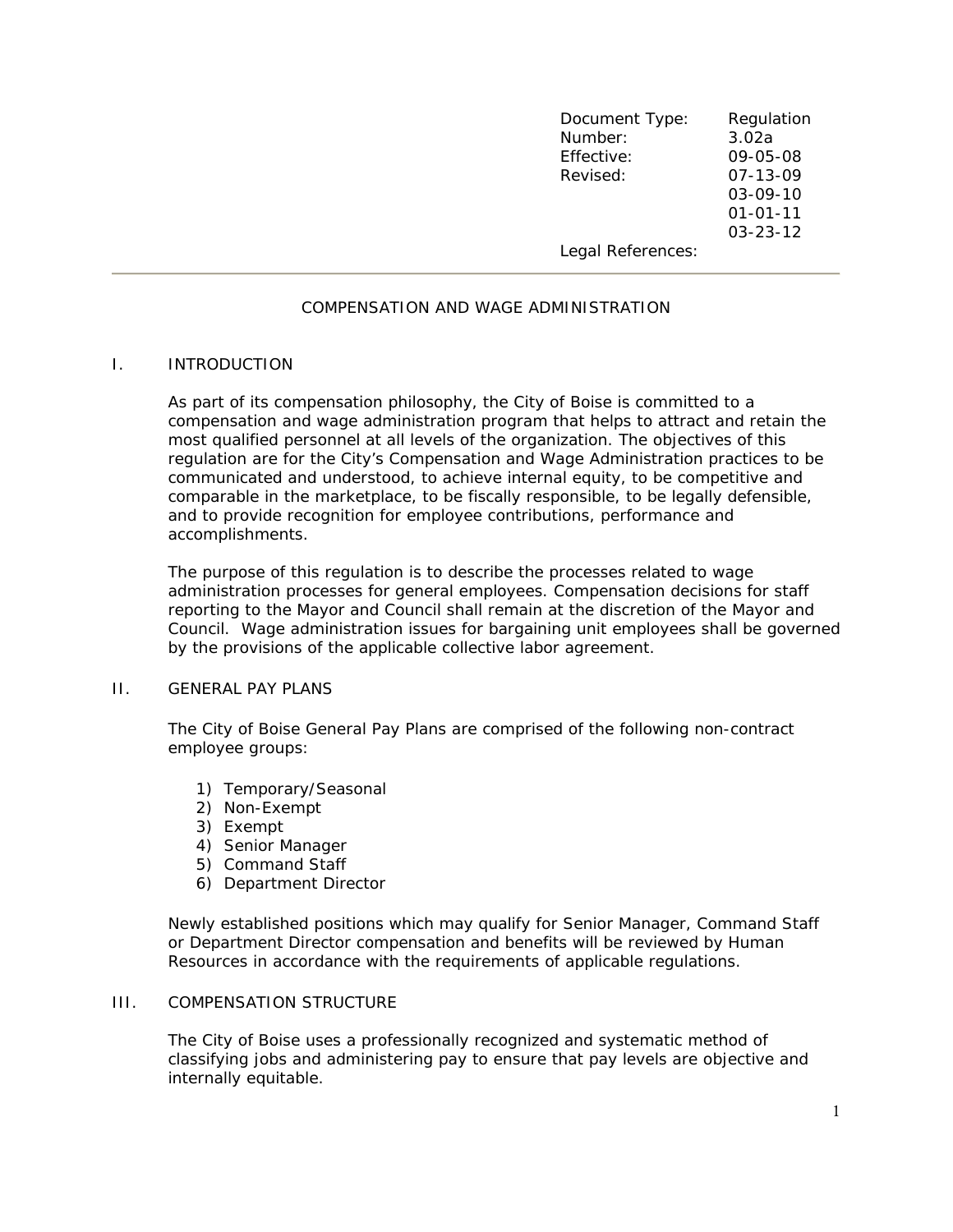The pay plan is a system of grades and ranges. Point values determined during the job evaluation process are associated with pay grades to create the plan. The pay grades reflect comparative levels of knowledge, skills, abilities, and responsibilities required for the position.

Employees are paid not less than the minimum, and not more than the maximum, of the pay grade assigned to the position. Each succeeding wage increase within the pay grade should be considered in light of increasingly higher standards of performance and responsibility. Employees who are paid at the maximum of the pay range may still be eligible to receive additional compensation as authorized, but it will not be added to their base pay. At the City's discretion the additional compensation may be given as a lump sum or divided into equal amounts as an additional pay item.

## IV. BASE BUDGET IMPACT

At all times, base pay placement must be determined by considering department budget constraints, internal equity, the affected employee's performance, qualifications, experience, and level of responsibility, and equal employment opportunity. If the department does not have sufficient base funding to compensate the affected employee(s) in accordance with the guidelines in this regulation, a pay increase may be available through alternative resources to be accessed through analysis by the Finance and Administration and Human Resources departments. Adjustments must not result in range compression of current incumbents unless there is a legitimate nondiscriminatory reason for the decision. Pay adjustments are limited to an effective date within the current fiscal year. Supervisors shall not notify employees of pay changes until the funding source has been identified and approved for such use by the Department Director, Human Resources and the Budget Office.

#### V. WAGE ADMINISTRATION

The purpose of this section is to assist employees in understanding wage administration and to guide hiring supervisors in the consistent application for pay placement upon hire, reclassification, promotion, demotion, transfer and temporary assignment.

All compensation decisions must comply with the City's hiring policies, regulations and procedures. In addition, **Human Resources must approve in advance a determination letter from the department to the effected employee to document every compensation change**. Determination letters are generally not required for increases granted through the performance management system or Citywide adjustments. Letter templates are available in the Supervisor Toolbox online.

A. Determining the Hiring Wage

The starting wage for an employee entering a position shall be between the minimum and the first third of the pay grade assigned to the position. The department may request Human Resources approve a starting wage up to 95% of the midpoint of the grade, considering recruiting efforts, qualifications, experience, level of responsibility and internal equity.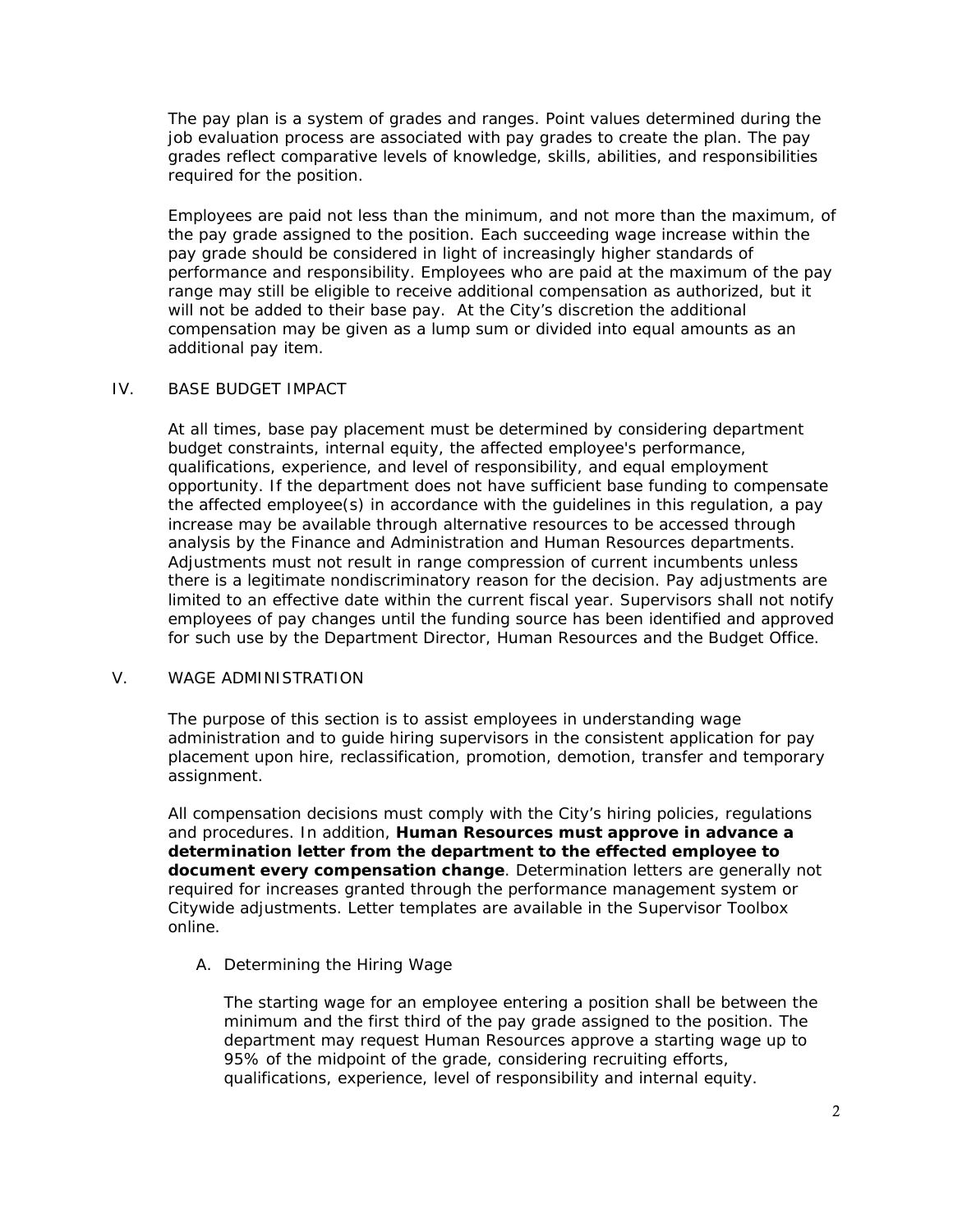With prior approval, the hiring department may choose to reserve a portion of the budgeted hiring pay for new employees to be awarded upon successful completion of the six-month probationary period of employment, not to exceed 95% of midpoint of the pay grade. In order to award a performance based increase upon successful completion of the probationary period, departments are expected to ensure the employee's salary remains within 95% of midpoint of the grade. Upon successful completion of the probationary period, the department must submit a status sheet and end probation letter documenting the employee's performance to Human Resources.

Active, regular full- and part-time employees are eligible to receive any budgeted performance or general wage increase as recommended by the Mayor and approved by City Council upon satisfactory completion of the probationary period and annually thereafter as available.

Departments experiencing significant compensation related difficulties in placing qualified employees, despite regular and special recruiting efforts, may request authorization from Human Resources to hire an individual with preferred qualifications above 95% of the midpoint value of the pay grade.

B. Promotion, Transfer and Reclassification Increases

A wage increase is permitted for employees who assume a position with additional duties, responsibilities, or work which requires a higher level of skill. This may occur as a result of promotion, classification change, transfer to another department or temporary assignment to a position that is vacant for more than three weeks.

When placed in a position which requires greater responsibility and skill, employees are eligible to receive an increase to no less than the minimum of the new pay grade up to 95% of the midpoint value of the new grade, at the department director's discretion. The employee's placement must be determined by considering internal equity and the affected employee's qualifications, experience, and new level of responsibility. When the employee's current pay exceeds 95% of the market rate for the new position and the department wishes to award an increase, the department may request Human Resources to authorize a 5% increase, and the pay shall not exceed the maximum of the grade or authorized budget for that department.

No pay increase shall be awarded for a transfer within the department to a position in the same job code.

Current employees do not serve a new probationary period when accepting a new position, but departments may reserve a portion of the promotional range for a base increase to be awarded within the first six months, provided the salary does not exceed 95% of the midpoint value of the pay grade or approved budget. To award such an increase, the department must submit a status sheet and letter documenting the employee's performance to Human Resources.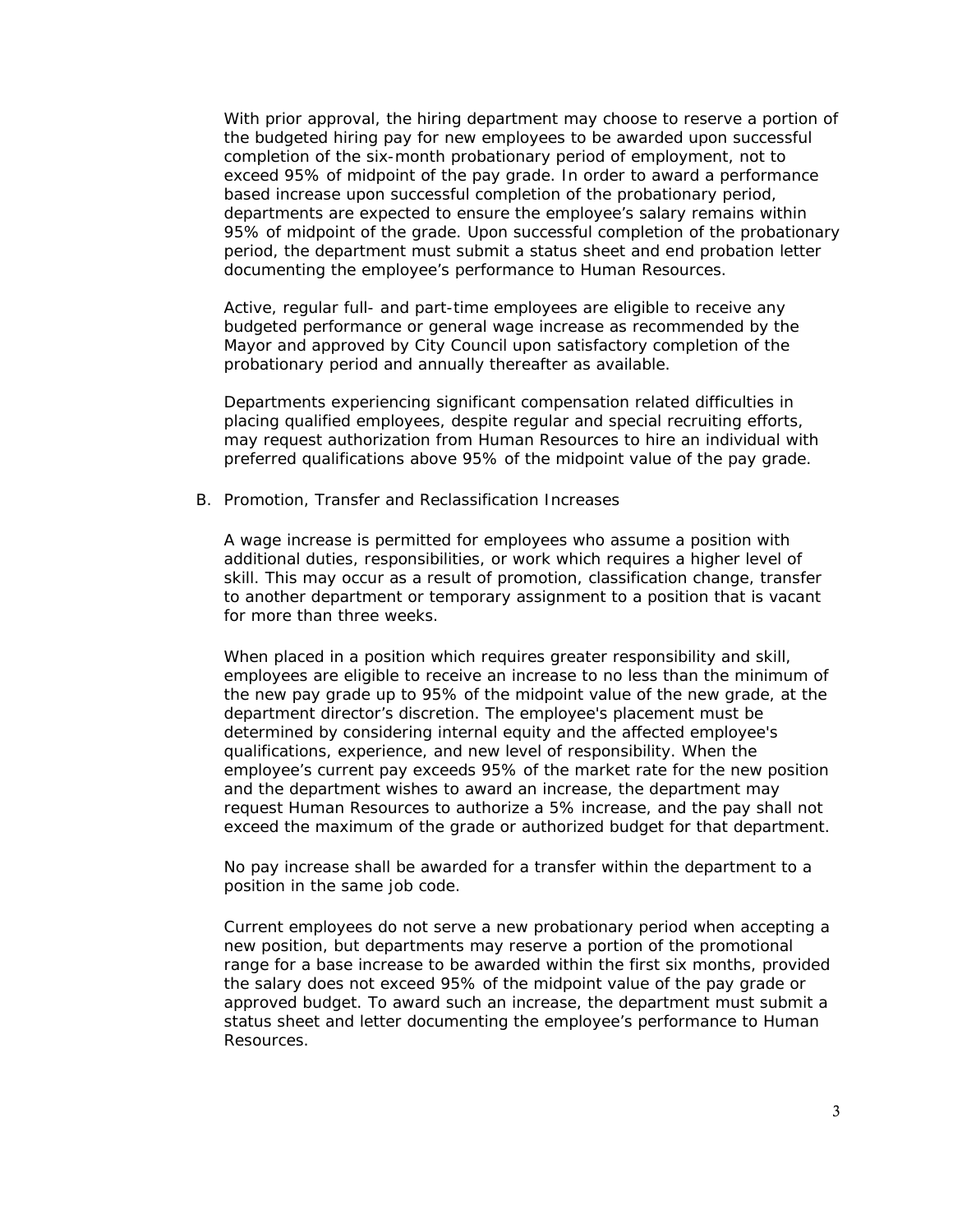C. Temporary Assignment

Temporary assignment requires the employee to take responsibility for the duties of a position in a higher grade when a vacancy exists in the position or the incumbent is on an authorized leave of absence for more than thirty (30) days. When placing an employee in a temporary assignment, a five percent (5%) increase per pay grade may be awarded, to a maximum fifteen percent (15%) increase.

For temporary assignments lasting six (6) months or more, the employee may be temporarily reclassified into a new or vacant position and awarded an increase in accordance with that section of the regulation.

When the vacant position is filled or the incumbent returns, the acting appointment shall expire. The acting appointee will be returned to the classification, pay grade and pay held immediately preceding the acting appointment, to include any pay adjustments for which the individual would have been eligible. Pay calculations will take effect on the date the employee returns to the position previously held.

D. Demotion, Transfer and Reclassification Decreases

A wage decrease is required when an employee voluntarily requests a demotion, transfer or reassignment to a position in a lower pay grade; when a position is classified, rated and assigned to a lower pay grade; or when an employee is involuntarily demoted, transferred or reassigned to a position in a lower pay grade. The incumbent's pay shall be decreased a minimum of five percent (5%) per pay grade, or to 95% of the midpoint for the new grade. The determination regarding pay will be made collaboratively between the department and Human Resources. Under no circumstances shall the new pay be higher than the maximum of the pay grade of the position in which the employee is placed.

#### VI. TEMPORARY EMPLOYEES

#### A. Determining Wage Placement

Temporary positions shall be evaluated by Human Resources to determine the appropriate job code and pay rate, and to ensure pay is assigned objectively and equitably. Temporary positions placed on the Nonexempt and Exempt Pay Plans may not necessarily be assigned responsibility for the full scope of duties in a corresponding or similar job description, and are not required to be compensated at the minimum of the assigned pay grade.

Nonexempt temporary employees who perform duties in more than one job may be paid at different rates for those positions, but the departments must use a blended rate to determine base pay for purposes of calculating overtime.

Please refer to the Temporary Employment Regulation 2.01g for details regarding length of service, transfer and promotion requirements of temporary employment.